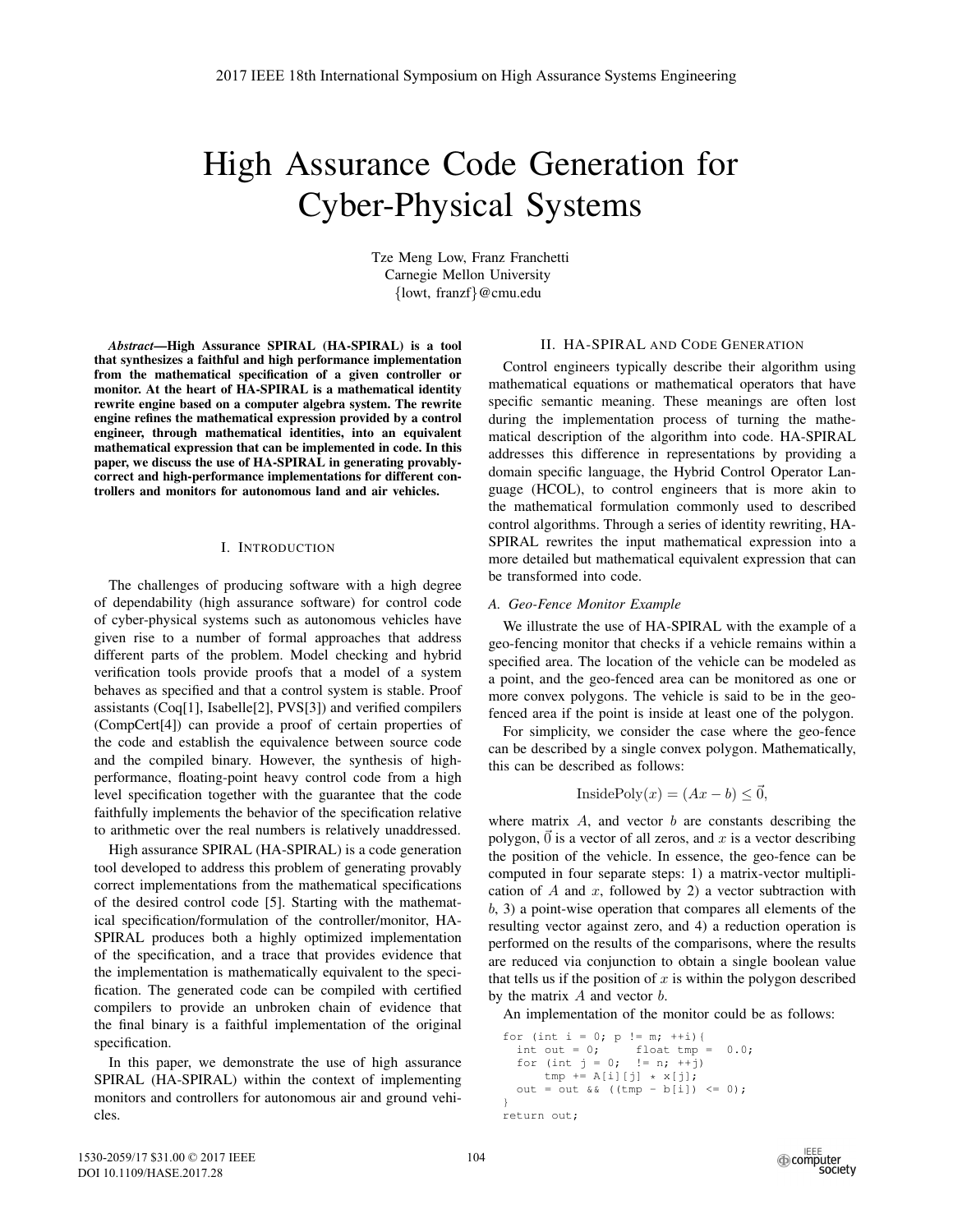

Fig. 1. HA-SPIRAL system consists of multiple rewriting phases. Each phase refines the input specification into a more detailed expression. The final phase uses rewrite rules to specialize the mathematical expression into code for a specific platform.

Notice that mathematical operations such as the matrixvector product, vector-vector subtraction, comparison and reduction operations are no longer obvious from the implementation. Steps 2 through 4 of the geo-fence algorithm have been merged via Loop Fusion/Merging, a traditional compiler loop optimization [6]. This makes verifying the correctness of the code, i.e. the faithful implementation of the original specification, difficult.

#### *B. HA-SPIRAL's rewriting system*

HA-SPIRAL uses a set of rewrite rules based on mathematical identities to transform one representation to another. Given an input specification written in HCOL, HA-SPIRAL repeatedly applies rewrite rules that refines the input specification, into more expressive mathematical expression that can be generated into code. As all rewrite rules in HA-SPIRAL are mathematical identities, this means that the expressions before and after the application of a rewrite rule can be proven to be equivalent. By implementing HA-SPIRAL and HCOL on top of the computer algebra system, GAP [7], the correctness of the rewrite rules are enforced by the mathematical rules built within the system.

We illustrate the different phases of rewriting within HA-SPIRAL (as shown in Figure 1) to turn an input specification into output code with the first step of the geo-fence example, the matrix-vector product.

Phase 0: HCOL Specification. Recall that the key reason for HCOL is to provide control engineers a language that is similar to the mathematics they would write. As such, HCOL is defined in terms of operators, operations that are applied to the input. In addition, these operators are higher level mathematics operations, i.e., they are usually easy to specify mathematically, but would typically take multiple lines of code to implement. An example of such an operator is the matrix-vector product,  $y = Ax$ , used in the first step of our geo-fence example.

The input to HA-SPIRAL is the operator:

# MatrixVectorProd<sub>m,n,(a<sub>i</sub>)</sub>.

Subscripts  $m$ ,  $n$  and  $(a_i)$  are parameters to the operator. In this case,  $m$  and  $n$  describe the dimensions of the matrix  $A$ , and  $(a_i)$  represents the specific row values of A.

Phase 1: HCOL Refinement. The matrix-vector product,

$$
y = Ax,
$$

where A is a  $m \times n$  matrix and x, y are vectors of length n and  $m$  respectively.  $y$  can be computed by first partitioning  $y$ , and A into rows, i.e.,

$$
y \rightarrow \left(\frac{\psi_0}{\frac{\vdots}{\psi_{m-1}}}\right)
$$
 and  $A \rightarrow \left(\frac{a_0^T}{\frac{\vdots}{a_{m-1}^T}}\right)$ 

and then each element of y  $(\psi_i)$  is computed by performing a scalar product of the corresponding row of A with x i.e. scalar product of the corresponding row of  $A$  with  $x$ , i.e.

$$
\left(\frac{\psi_0}{\vdots}{\psi_{n-1}}\right) = \left(\frac{a_0^T x}{\vdots}{\psi_{n-1} x}\right)
$$

This mathematical identity is captured within HA-SPIRAL as a rewrite rule of the form:

MatrixVectorProd<sub>m,n,(a<sub>i</sub>)</sub> 
$$
\rightarrow
$$
  $\left[\begin{array}{c}\cdot\\\cdot\\\cdot\end{array}\right]_{i=0}^{m-1}$ ScalarProd<sub>n,a<sub>i</sub></sub>,

where ScalarProd represents the operator for the scalar product operation, and the operation

$$
\left[\vdots\right]_{i=0}^{m-1}
$$

can be thought of as the vertical stacking of multiple ScalarProd. A more formal definition is defined subsequently.

The scalar product operator can be further decomposed based on the identity

$$
x^T y = \sum_{i=0}^{n-1} \chi_i \psi_i,
$$

into a point-wise multiplication all n elements of x and y,<br>followed by a reduction (summation) of the results from the followed by a reduction (summation) of the results from the multiplication. In HCOL, this identity is captured by the rewrite rule

 $ScalarProd_{(\alpha_i)} \rightarrow$ 

 $\text{Reduction}_{n,(\alpha,\beta)\mapsto(\alpha+\beta),0} \circ \text{Pointwise}_{n,(x_i,\alpha_i)\mapsto\alpha_ix_i},$ 

where ○ represents operator composition, similar to functional composition  $(f \circ g)(x) = f(g(x))$ .

Other rewrite rules within HA-SPIRAL that are used in our geo-fence model are captured in Figure 2.

Phase 2: Abstract Code Generation. At the end of the rewriting, HA-SPIRAL produces a mathematical expression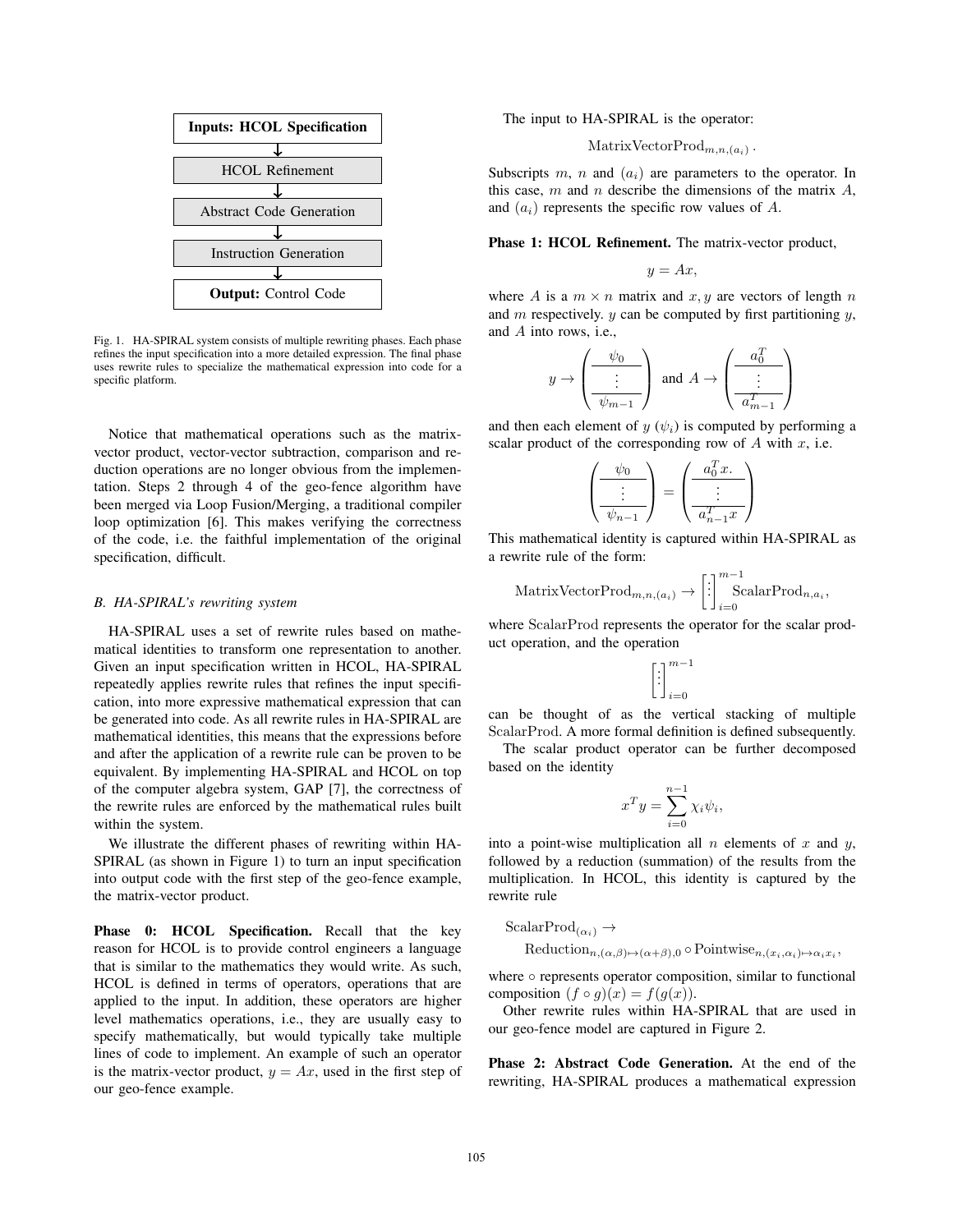involving simple arithmetic/comparison functions that can either be directly translated into code, or replaced with an abstract code template. In this particular phase, mathematical expressions that operate on higher dimensional data (e.g. vectors and matrices) are transformed into loops over scalar computations. Exposing scalar computations may also introduce opportunities for optimizations, which are exploited in this phase on the code generation process.

Recall that in order to compute our matrix-vector mutliplication, the output of every scalar products needs to be placed in a different memory address as described by the operator

$$
\left[\begin{array}{c}\n\vdots \\
\vdots \\
\vdots\n\end{array}\right]_{i=0}^{m-1} \text{ScalarProd}_{n,a_i}.
$$

We leverage the fact that a consecutive block of memory can be thought of as a vector, where each element is a unique memory address. This means that selecting elements from the vector can be done via the multiplication of the memory vector with the appropriate standard basis vectors. For example, the following mathematical expression gathers/selects the first  $n$ elements (i.e., the first row) from the matrix A,

$$
(e_1^{mn} + e_2^{mn} + \ldots + e_n^{mn})^T A,
$$

where  $e_i^{mn}$  is a vector of length mn, and has a one in the  $i^{th}$ <br>position and zeros in all other positions in order to compute position, and zeros in all other positions, in order to compute the first scalar product.

Storing elements into the memory vector can be performed using a similar mathematical expression. For example, the output of the  $i^{th}$  scalar product, denoted as  $\alpha_i$ , can be stored back into the appropriate location in the memory vector,  $y$ with the following expression

$$
(e_j^m)^T y = \alpha_j.
$$

These functions that selects and stores elements to and from memory are automatically generated via HA-SPIRAL based on the input and output dimensions of the operator, which in turn are governed by the rules of mathematics.

Phase 3: Instruction Generation. In this phase, the abstract code generated in the previous phase is specialized to a particular output language for a particular architecture.

# *C. Hybrid Control Operator Language (HCOL)*

Rewrite rules within HA-SPIRAL are written in the Hybrid Control Operator Language (HCOL) that was designed to be extensible so that higher level mathematical constructs can be built from operators that were previously formalized in HCOL.

HCOL is an operator-based language where the primitives in the languages are operators and operations. Operators within HCOL are essentially mathematical functions, while operations are higher order operators that take one or more operators and return a new operator. The core of HCOL is built upon a small number of basic operators and operations highlighted in the rest of this subsection.

Operator. In HCOL, the following primitive operators are defined.

1) *Constant Operator.* The Constant Operator, denoted  $C_c$ , returns the constant value  $c$ , regardless of its input, i.e.

$$
C_c(x)=c
$$

2) *Identity Operator.* The Identity operator, denoted  $I(x)$ , simply returns the input, i.e.

$$
I(x) = x
$$

3) *Atomic Operator.* The Atomic Operator is any mathematical function of  $n$ -arity, and is denoted as

$$
f_n(x_0,x_1,\ldots,x_n)=y
$$

4) *Pointwise Operator.* The Pointwise Operator is a generalization of the Atomic Operator where  $n$  Atomic operators  $f_i$ 's are applied to each of the *n* elements,  $x_i$  of a vector input to compute a vector output. This is similar to the map function in many functional languages. We denote the Pointwise operator using the following symbol:

$$
{\rm Pointwise}_{n,f_i}
$$

Note that while we do not restrict that  $f_i$ 's to be the same operator, it is usually the case that the same operator is applied to every input element.

5) *Reduction Operator.* The Reduction Operator is the HCOL equivalent of the fold function in many functional language. Mathematically, it can be described as

Reduction<sub>n, f<sub>i,c</sub></sub> =  
\n
$$
f_{n-1}(x_{n-1},
$$
  
\n $f_{n-2}(x_{n-2},... f_0(x_0, C_c(.))))$ 

6) *Selection Operator.* Often known as the gather operator, this operator picks out particular scalar elements from a higher dimensional input through the use of basis vectors, i.e.

$$
(e_i^n)^T((\chi_0,\ldots,\chi_{n-1}))=\chi_i.
$$

7) *Embed Operator.* The embed operator puts a scalar element into a higher dimensional output. Again, the basis vector notation from linear algebra is used to denote the Embed operator.

$$
(e_i^n)^T(x) = (*,\ldots, \overbrace{x}^{i^{th}} ,\ldots, *),
$$

where ∗ represents values that are undefined.

Operation. In order to create mathematical operators from the primitive operators, operations, or higher order operators, are defined within HCOL:

1) *Compose Operation.* Given two operators, A and B, the Compose operation, denoted by  $\circ$ , takes the output of the first operator  $A$  and uses it as the input to operator  $B$ . In essence, the Compose operation is function composition, and can be described as follows:

$$
(B \circ A)(x) = B(A(x))
$$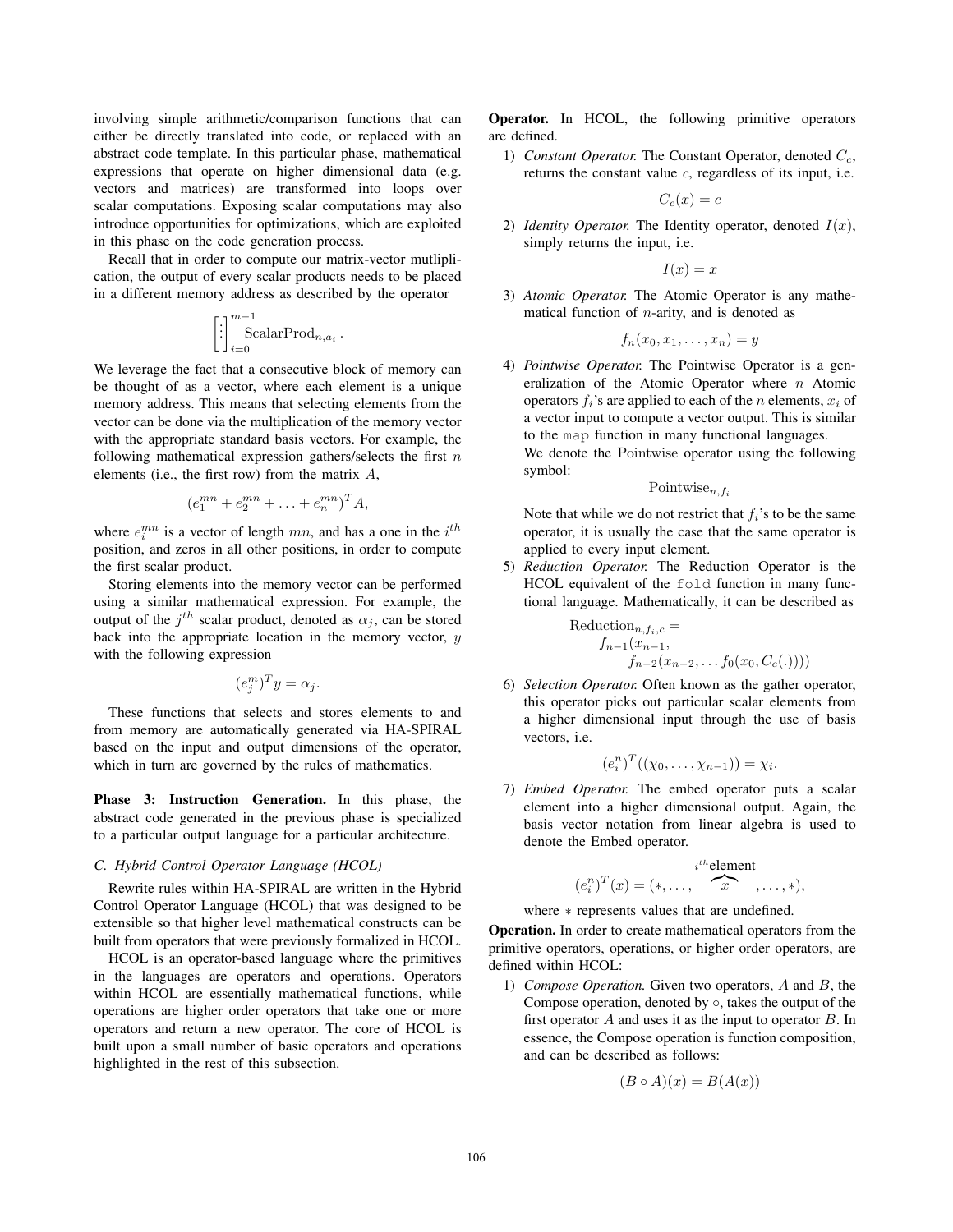$$
\begin{array}{lcl} \text{InsidePoly}_{m,n,A,b} & \rightarrow & \text{ForAll}_{i=0}^{n-1}(\text{Pointwise}_{n,x_i\mapsto x_i\leq 0}\circ \text{LinearSys}_{m,n,A,b})\\ \text{LinearSys}_{m,n,A,b} & \rightarrow & \text{Pointwise}_{n,(x_i,\beta_i)\mapsto x_i-\beta_i}\circ \text{MatrixVectorProd}_{m,n,A}\\ \text{MatrixVectorProd}_{m,n,(a_i)} & \rightarrow & \left[\begin{matrix} \cdot \end{matrix}\right]_{i=0}^{n-1} \text{ScalarProd}_{a_i}\\ \text{ScalarProd}_{(\alpha_i)} & \rightarrow & \text{Reduction}_{n,(\alpha,\beta)\mapsto (\alpha+\beta),0}\circ \text{Pointwise}_{n,(x_i,\alpha_i)\mapsto \alpha_i x_i}\\ \text{ForAll}_{i=0}^{n-1}(A_i) & \rightarrow & \text{Reduction}_{n,(\alpha,\beta)\mapsto \alpha\wedge \beta,\top} \end{array}
$$

Fig. 2. Subset of mathematical operators in HA-SPIRAL. More complex operators can be composed from the existing operators within HA-SPIRAL. Reduction and PointWise are special operators in HA-SPIRAL's Hybrid Control Operator Language (HCOL) that are replaced by code templates in order to transform mathematical expressions into code involving loops.

2) *Direct Sum Operation.* The Direct Sum operation, denoted by  $\oplus$ , takes two operators, A and B and returns an operator that performs operator  $A$  on the first part of the input and  $B$  on the second part of the input. Mathematically, the Direct Sum is defined as follows:

$$
(A \oplus B) \left( \begin{array}{c} x \\ y \end{array} \right) = \left( \begin{array}{c} A(x) \\ B(y) \end{array} \right)
$$

3) *Broadcast Operation.* Given  $m$  operators  $A_i$ , the Broadcast operator duplicates the input  $m$  times and performs the Direct Sum Operation on the duplicated output, i.e.

$$
\left( \left[ \begin{matrix} \vdots \\ \vdots \end{matrix} \right]_{i=0}^{m-1} A_i \right) (x) = \left( \begin{array}{c} A_0(x) \\ \vdots \\ A_{m-1}(x) \end{array} \right)
$$

#### *D. Optimizations*

Traditional loop optimizations within HA-SPIRAL are also implemented with the same rule-based system described previously. To illustrate how optimization is performed within HA-SPIRAL, we return to the geo-fence example.

Recall that Step 2 of the algorithm is a vector subtraction of the output of the previous step with the vector  $b$ . Mathematically, the output of the vector subtraction (i.e.,  $y = x - b$ ) is

$$
\begin{pmatrix} \psi_0 \\ \vdots \\ \psi_{n-1} \end{pmatrix} = \begin{pmatrix} \chi_0 - \beta_0 \\ \vdots \\ \chi_{n-1} - \beta_{n-1} \end{pmatrix},
$$

where every element is subtracted with the corresponding element from the vector b. In HCOL, the operator is

# Pointwise<sub>n</sub>, $(x_i, \beta_i) \mapsto x_i - \beta_i$ .

Step 3 of the algorithm checks if every element of the result from Step 2 is less than zero. Mathematically, the following mathematical operation,

$$
\psi_i = \chi_i \leq 0,
$$

is performed on every input element to Step 3. The net result of applying both steps of the algorithm is an output whose elements are

$$
\begin{pmatrix} (x_0 - \beta_0) \le 0 \\ \vdots \\ (x_{n-1} - \beta_{n-1}) \le 0 \end{pmatrix}.
$$

From the above expression, it should be obvious that operator that is the equivalent to performing Steps 2 and 3, is the pointwise application of the following mathematical expression

$$
(x_i, \beta_i) \mapsto x_i - \beta_i \le 0,
$$

where a subtraction with the corresponding element of  $b$  is first performed before the result is compared with zero. More concisely, the HCOL operator that is the equivalent of Steps 2 and 3 is

$$
Pointwise_{n,(x_i,\beta_i)\mapsto x_i-\beta_i\leq 0},
$$

Notice that this new operator is essentially the function composition of the mathematical expressions for Steps 2 and 3. This new operator represents an optimization because, the original two steps required three passes (once for  $\beta_i$ , and twice for  $x_i$ ) through the data, whereas this new operator only requires two passes through the data. The above optimization is also known in compiler literature as loop fusion / loop merging.

This optimization is encoded as a more general optimization rewrite rule within HA-SPIRAL:

Pointwise<sub>n,(x<sub>i</sub>)\mapsto f(x<sub>i</sub>)</sub> 
$$
\circ
$$
 Pointwise<sub>n,(x<sub>i</sub>)\mapsto g(x<sub>i</sub>)</sub>  
 $\rightarrow$  Pointwise<sub>n,(x<sub>i</sub>)\mapsto (f \circ g)(x<sub>i</sub>)</sub>.

Other optimization rewrite rules within HA-SPIRAL are similarly encoded.

# III. REAL VS. FLOATING-POINT NUMBERS

As the input specification is supposed to capture the mathematics used by control engineers, all numbers are implicitly real numbers. However, practical implementations of control codes require that all values be discrete. This necessitates the conversion of all values into one of the IEEE floating point representations. To mitigate this difference in representation, HA-SPIRAL allows one to use interval arithmetics instead of regular arithmetics [8].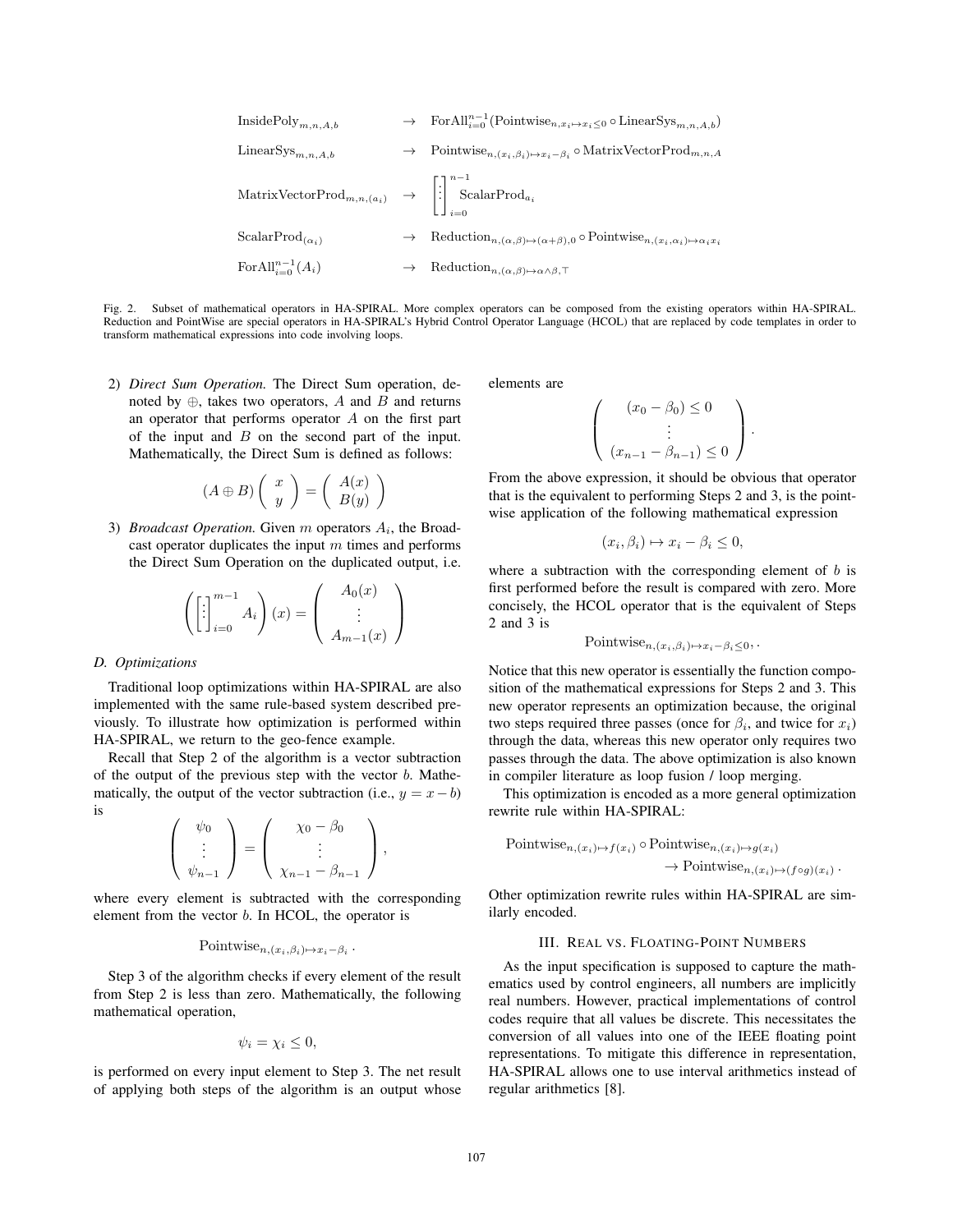$$
x \rightarrow (x - \epsilon, x + \epsilon)
$$
  
\n
$$
(\ell_0, u_0) + (\ell_1, u_1) \rightarrow (\ell_0 + \ell_1, u_0 + u_1)
$$
  
\n
$$
(\ell_0, u_0) - (\ell_1, u_1) \rightarrow (\ell_0 - u_1, u_0 - \ell_1)
$$
  
\n
$$
(\ell_0, u_0) \times (\ell_1, u_1) \rightarrow (\min(\ell_0 \ell_1, \ell_0 u_0, \ell_1, u_0 u_1), \max(\ell_0 \ell_1, \ell_0 u_0 \ell_1, u_0 u_1))
$$
  
\n
$$
(\ell_0, u_0) < (\ell_1, u_1) \rightarrow \begin{cases} \text{True,} & u_0 < \ell_1 \\ \text{False,} & \ell_0 > u_1 \\ \text{Unknown, Otherwise} \end{cases}
$$



For every real number  $x$ , HA-SPIRAL replaces  $x$  with a tuple of two floating-point values,  $(x - \epsilon, x + \epsilon)$ , where  $\epsilon$  is machine precision of the chosen IEEE floating-point representation. This tuple describes the interval where the true value of  $x$  may reside. Using the mathematical rules for interval arithmetics, the upper and lower bounds are updated accordingly, thus always ensuring that the true value is always within the interval. Some of these interval arithmetics rules are captured in Figure 3.

#### *A. Comparison and boolean operations with intervals*

One of the key differences with the use of comparisons is that there is no notion of equality (or inequality) within interval arithmetics. Recall that each real number is represented by an interval, and the real number can lie anywhere within the interval. This implies that even if two intervals are identical, the represented real numbers may be at different locations within the interval. Similarly, even if the intervals may be different, the real numbers may be the same.

In addition, comparisons over intervals are no longer boolean operations. Instead, they are ternary operators, i.e. there are three possible return values. Consider the following cases when comparing two numbers represented by the tuples  $(l_0, u_0)$  and  $(l_1, u_1)$ , and we want to know if the number represented by  $(l_0, u_0)$  is less than the other number:

- 1) **Always True.** When  $u_0$  is less than  $l_1$ , then we know that regardless of the actual real value, the real number represented by  $(l_0, u_0)$  will always be less than the number represented by the tuple  $(l_1, u_1)$ .
- 2) Always False. When  $u_1$  is less than  $l_0$ , then we know that regardless of the actual real value, the real number represented by  $(l_0, u_0)$  will always be larger than the number represented by the tuple  $(l_1, u_1)$ .
- 3) Unknown. When  $l_0 < l_1$  but  $u_0 > u_1$ , there exist a region in the interval where the number represented by the first tuple could be larger than the number represented by the second tuple. In addition, there is also a region where the second number is larger. Hence, we cannot be sure if the which of the real numbers are larger.

Finally, boolean operations such as conjunction, disjunction are no longer binary (True or False) but ternary. In particular, the logic system for intervals within HA-SPIRAL is based

|  | $\wedge$   T U F                                                                      |  |  | $V$   T U F                                                                              |  |
|--|---------------------------------------------------------------------------------------|--|--|------------------------------------------------------------------------------------------|--|
|  |                                                                                       |  |  |                                                                                          |  |
|  |                                                                                       |  |  |                                                                                          |  |
|  | $\begin{tabular}{c cc} T & T & U & F \\ U & U & U & F \\ F & F & F & F \end{tabular}$ |  |  | $\begin{tabular}{c cc} T & T & T & T \\ U & T & U & U \\ F & T & U & F \\ \end{tabular}$ |  |

Fig. 4. Truth-tables for conjunction (left) and disjunction (right) implemented within HA-SPIRAL for boolean operations and comparisons over the interval. T, F, and U represent True, False and Unknown values respectively.

on Kleene's three-value logic, and is described by the truthtable in Figure 4. In HA-SPIRAL's implementation of Kleene's three value logic, we use the integer values 0, 1, and  $-1$  to represent the values T, F and U, respectively.

#### *B. Implementation.*

Using interval arithmetics will result in at least twice as many floating point operations. This is because the implementation has to compute with both the upper and lower bounds of the interval. However, HA-SPIRAL provides the control engineer the option to implement interval arithmetics using vector or Single Instruction Multiple Data (SIMD) instructions if the platform supports it. As vector instructions allows one to perform multiple identical operations in with a single instruction, implementing interval arithmetics with vector instructions has the effect of speeding up the computation of the interval updates.

The resulting code when implemented using interval arithmetics within HA-SPIRAL is shown in Figure 5. We manually annotated Figure 5 with comments to highlight the sections of generated code that correspond to the code from Page 1. In addition, variable names were manually changed to match the variable names from the code on Page 1. The key take-away from this code example is that implementating interval arithmetic with vector instructions will result in the obfuscation of the non-interval arithmetic algorithm. This makes manual implementation of interval arithmetic a daunting task that is also error-prone. HA-SPIRAL's approach where regular mathematical operators and variables are systematically replaced with their interval arithemtic counterparts can manage this complex process, and is necessary as the program becomes complicated.

#### IV. OTHER CONTROL EXAMPLES IN HCOL

HA-SPIRAL has been used to implement a number of controllers and monitors that have been deployed on actual ground and air vehicle and/or their simulators as part of DARPA HACMS project [9]. In addition, it has been used as both a stand-alone tool, and a back-end code generation engine for the KeYMaeraX hybrid program theorem prover [10]. In this section, we briefly showcase other controllers and monitors that have been implmented using HA-SPIRAL.

#### *A. Dynamic Window Monitor*

The dynamic window monitor is a safety critical monitor that checks that the vehicle is still far enough from the nearest obstacle such that the vehicle can still stop without hitting the obstacle [11], [12]. The input to HA-SPIRAL is a monitor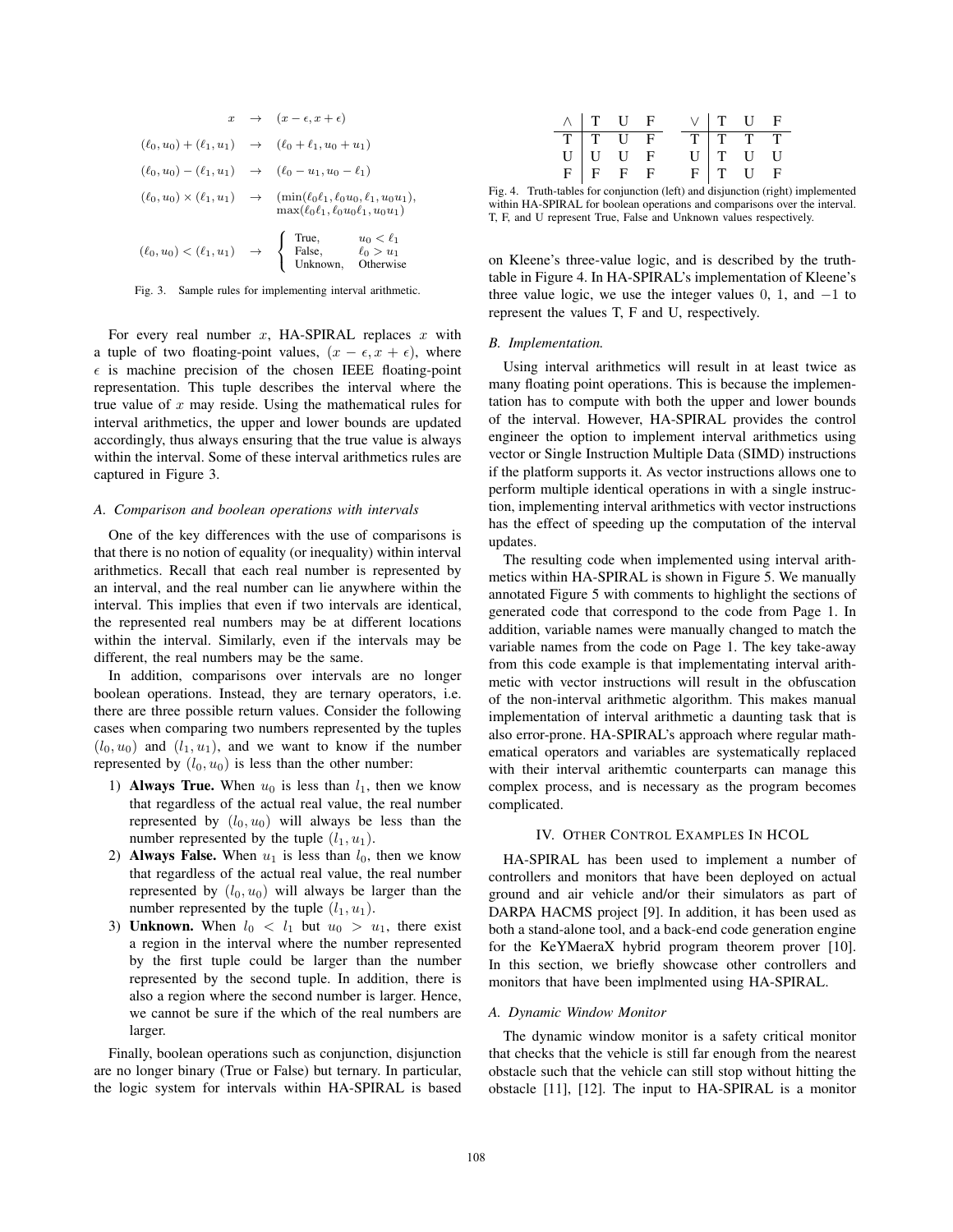```
#include <immintrin.h>
#include <float.h>
int insideGeoFence(float *X, float A[5][3], float *b) {
  static int U1[5];
  __m128d u1;
  int out;
  {
    unsigned x = \text{mm}_\text{getcsr}();
    \frac{1}{2} mm_setcsr(\frac{1}{2} xm & 0xffff0000 | 0x0000dfc0);
    /* 4 sided polygon */
    for(int i1 = 0; i1 <= 4; i1++) {
        __m128d tmp, u3, x1, x11, x2, x3, x4, x6, x9;
      /* Initialize accumlation variable as an interval */tmp = \text{mm_set1\_pd}(0.0);/* Position is described in two dimensions*/
      for(int i7 = 0; i7 <= 2; i7++) {
         /* Convert x[j] into an interval */
        u1 = _mm_addsub_pd(_mm_cvtps_pd(_mm_set1_ps(FLT_MIN)), _mm_cvtps_pd(_mm_set1_ps(X[i7])));
         /* Convert A[i][j] into an interval */x6 = _mm_addsub_pd(_mm_cvtps_pd(_mm_set1_ps(FLT_MIN)), _mm_cvtps_pd(_mm_set1_ps(A[i1][i7])));
        /* u2 = A[i][j] * x[j] */
        x1 = \text{mm\_addsub\_pd}(\text{mm\_set1\_pd}(0.0), u1);x2 = \text{mm\_mul\_pd}(x1, x6);x3 = \text{mm\_mul\_pd}(\text{mm\_shuffle\_pd}(x1, x1, \text{mm\_SHUFFLE2}(0, 1)), x6);x4 = \text{mm\_sub\_pd}(\text{mm\_set1\_pd}(0.0), \text{mm\_min\_pd}(x3, x2));u2 = _mm_add_pd(_mm_max_pd(x3, _mm_max_pd(x2, _mm_shuffle_pd(x4, x4, _MM_SHUFFLE2(0, 1)))), _mm_set1_pd(DBL_MIN));
         /* tmp  += A[i][j] * [j] */tmp = \text{mm\_add\_pd} (tmp, u2);}
      /\star x9 = tmp - b[i] \star/x9 = \text{mm\_addsub\_pd}(\text{mm\_set1\_pd}(0.0), \text{mm\_sub\_pd}(\text{tmp}, \text{mm\_addsub\_pd}(\text{mm}))._mm_cvtps_pd(_mm_set1_ps(FLT_MIN)), _mm_cvtps_pd(_mm_set1_ps(b[i1])))));
      /* Ul[i] = x9 <= 0 */
      x11 = \text{mm\_ample\_pd}(x9, \text{mm\_set1\_pd}(0.0));U1[i1] = (_mm_testc_si128(_mm_castpd_si128(x11), _mm_set_epi32(0xffffffff, 0xfffffffff, 0xfffffffff, 0xfffffffff)) -
    (_mm_testnzc_si128(_mm_castpd_si128(x11), _mm_set_epi32(0xffffffff, 0xffffffff, 0xffffffff, 0xffffffff))));
    }
out = 1;
    for(int i6 = 0; i6 <= 4, ((out != 0)); i6++) {
      float s4;
      s4 = U1[i6];/* out = out & & U1[i]*/out = (((out == s4))) ? (out) : ((out) * (s4)));
    }
    // BASIC BLOCK BARRIER
    if ( mm getcsr() & 0x0d) {
      _mm_setcsr(_xm);
      return -1;}
    _mm_setcsr(_xm);
  }
  return out;
}
```
Fig. 5. Geo-fence algorithm implemented using interval arithmetics with Streaming SIMD Extensions (SSE) instructions. Comments in the code where manually added, and variable names (when necessary) were manually edited to better highlight the relationship between the code on page 1 and the generated code.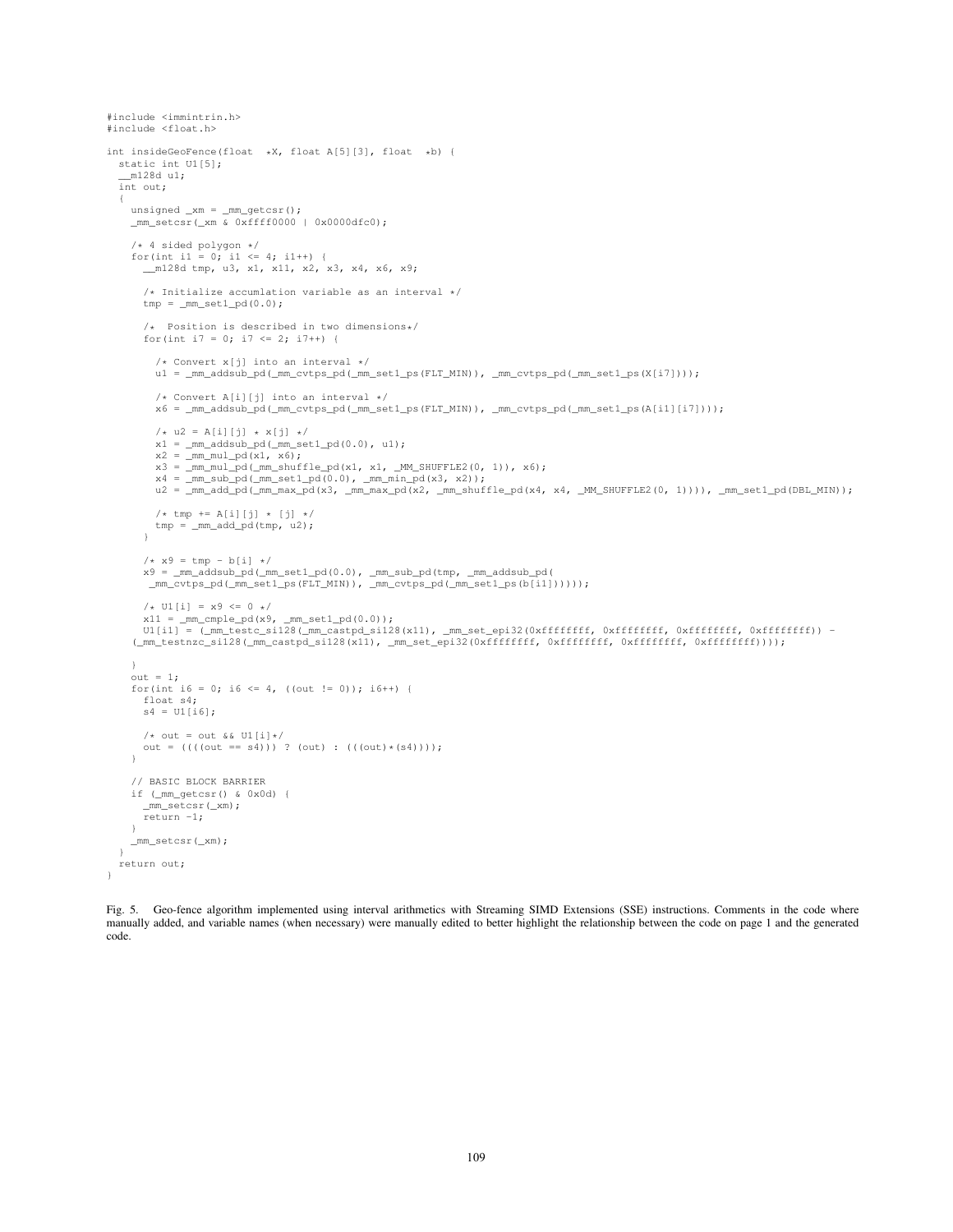

Fig. 6. Block diagram for the attitude controller for the aerial vehicle.

description generated from KeYMaeraX, and can briefly be summarised as

$$
\begin{aligned} \text{SafeDist}_{\alpha, \beta, \gamma, p_o, p_r}(v_r) &= \\ \text{Polynomial}_{\alpha, \beta, \gamma}(v_r) < \|p_o - p_r\|_{\infty}, \end{aligned}
$$

where  $p<sub>o</sub>, p<sub>r</sub>$  represent the location of the vehicle and obstacles,  $\alpha$ ,  $\beta$ ,  $\gamma$  are predefined coefficients related to the dynamics of the vehicle,  $v_r$  is the current velocity of the vehicle, and Polynomial $\alpha, \beta, \gamma$  and  $\|\cdot\|_{\infty}$  are mathematical operators that describe a polynomial of degree two and coefficients  $\alpha, \beta$ describe a polynomial of degree two and coefficients  $\alpha, \beta$ , and  $\gamma$ , and the infinity norm of a vector respectively.

# *B. Attitude Controller for Aerial Vehicle*

The attitude controller for an aerial vehicle, in our case a quadcopter, is a controller that stabilizes the vehicle while it is in flight. The controller is essentially made up of PID controllers that have been connected together in order to control the roll, pitch and yaw of the vehicle. The blockdiagram of the controller is given in Figure 6. In HCOL, the block-diagram is implemented as separate stages that correspond to 1) computing of the errors in row, pitch and yaw, 2) performing a coordinate transform to the appropriate coordinate frame via a matrix-vector multiplication, and 3) applying PIDs on the transformed coordinates.

$$
\left[\begin{smallmatrix}\vdots\\ \vdots\\ \vdots\\ \vdots\end{smallmatrix}\right]_{i=0}^{3} PID_{gains_i} \circ
$$

MatrixVectorProd<sub>3,3,4</sub>  $\circ$ 

$$
\left(\begin{array}{c}\text{Atomic}(x, roll) \mapsto \max\left(\min{(x, r_{max})}, -r_{max}\right) - roll \oplus \\ \text{Atomic}(x, pitch) \mapsto \max\left(\min{(x, p_{max})}, -p_{max}\right) - pitch \oplus \\ \text{Atomic}(x, yaw) \mapsto \max\left(\min{(x + prev\_yaw, y_{max})}, -y_{max}\right) - yaw\end{array}\right)
$$

#### *C. Statistical Tests*

When working with sensors, statistical tests are often required to determine if a sensor is working as expected. An example of such a test would be to perform a z-test to determine if the mean error of a sensor is equal to zero [13]. Mathematically, this z-test is computed as follows

$$
P = (\bar{X} - \mu) / \frac{\sigma}{n},
$$

where  $\mu = 0$ ,  $\bar{X}$  and  $\sigma$  is the sample mean and standard deviation respectively. The HCOL specification that correspond to this z-test for a sample size of n at  $95\%$  confidence interval is simply:

$$
Ztest_{n,1.96} = (\text{Mean}_n / \text{Atomic}_{x \mapsto \sqrt{x}} \circ \text{Variance}_n / n) < 1.96,
$$

where  $Mean_n$  and Variance are defined as follows:

Mean<sub>n</sub> 
$$
\rightarrow
$$
 Atomic<sub>x\mapsto x/n</sub>  $\circ$   
\nReduction<sub>n,(a,b)\mapsto(a+b),0</sub>, and  
\nVariance<sub>n</sub>  $\rightarrow$  (Reduction<sub>n,(a,b)\mapsto(a+b),0</sub>  $\circ$   
\nPointwise<sub>n,x\mapsto x^2</sub> )  
\nAtomic<sub>x\mapsto x^2</sub>  $\circ$  Mean<sub>n</sub>,

respectively. The constant 1.96 is the approximate value of the 97.5 percentile (i.e. the  $\alpha$  value corresponding to a two-tailed 95% confidence interval).

#### V. CONCLUSION

In this paper, we demonstrated the use of HA-SPIRAL in generating a geo-fence monitor that is deployed on an autonomous land vehicle. HA-SPIRAL provides a high level specification language (HCOL) that is similar to the mathematics used by a control engineer to specify the control algorithm. This high level specification is then rewritten through mathematical identities using a rewrite system in order to systematically introduce details and generate code from the high level specification.

While we have only discussed the generation of a provably correct geo-fence monitor, the approach has been used to generate code for a wide range of problems that may be of interest to a control engineer. The synthesized code is highly optimized and takes advantage of modern instruction set extensions, and provides numerical guarantees through the use of interval arithmetic. Together with a verified compiler like CompCert our approach provides an end-to-end guarantee from specification to binary and lends itself to be used as a code synthesis backend for formal verification tools.

#### ACKNOWLEDGMENT

This material is based on research sponsored by DARPA under agreement number FA8750-12-2-0291. The content, views and conclusions presented in this document do not necessarily reflect the position or the policy of DARPA or the U.S. Government. No official endorsement should be inferred.

#### **REFERENCES**

- [1] The Coq development team, *The Coq proof assistant reference manual*, LogiCal Project, 2004, version 8.0. [Online]. Available: http://coq.inria.fr
- [2] T. Nipkow, M. Wenzel, and L. C. Paulson, *Isabelle/HOL: A Proof Assistant for Higher-order Logic*. Berlin, Heidelberg: Springer-Verlag, 2002.
- [3] S. Owre, J. M. Rushby, and N. Shankar, "PVS: A prototype verification system," in *11th International Conference on Automated Deduction (CADE)*, ser. Lecture Notes in Artificial Intelligence, D. Kapur, Ed., vol. 607. Saratoga, NY: Springer-Verlag, Jun. 1992, pp. 748–752.
- [4] X. Leroy, "Formal verification of a realistic compiler," *Communications of the ACM*, vol. 52, no. 7, pp. 107–115, 2009. [Online]. Available: http://gallium.inria.fr/∼xleroy/publi/compcert-CACM.pdf